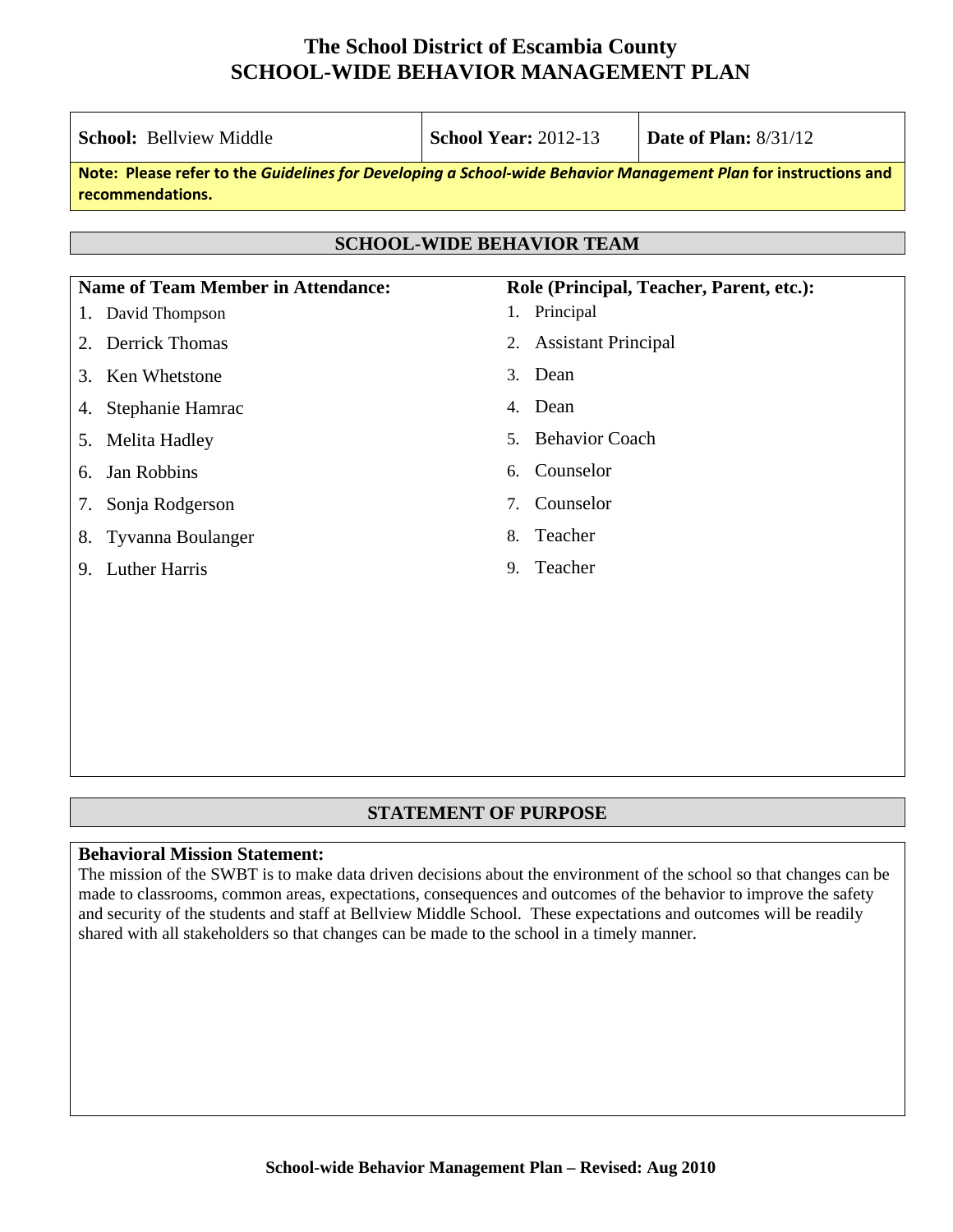#### **BASELINE DATA**

#### **PREVIOUS SCHOOL YEAR** 2011 - 2012

| <b>Office Discipline Referrals (ODR)</b>                                                        |      |  |
|-------------------------------------------------------------------------------------------------|------|--|
| Number of Office Discipline<br>Referrals (ODR)                                                  | 2163 |  |
| Average ODR per Student<br>$(\# ODR \div \# \text{ of students enrolled})$                      | 2.03 |  |
| Number of Students with ODR                                                                     | 615  |  |
| <b>Out-of-School Suspensions (OSS)</b>                                                          |      |  |
| Number of Incidents of                                                                          | 524  |  |
| Out-of-School Suspension (OSS)                                                                  |      |  |
| Average OSS per Student<br>$(\text{\#} \text{OSS} \div \text{\#} \text{ of students enrolled})$ | .49  |  |

| <b>In-School Suspensions (ISS)</b>                                 |      |  |
|--------------------------------------------------------------------|------|--|
| Number of Incidents of<br>In-School Suspension (ISS)               | 770  |  |
| Average ISS per Student<br>$(\# ISS \div \# of students enrolled)$ | .73  |  |
| Number of Students with ISS                                        | 356  |  |
| <b>Attendance</b>                                                  |      |  |
| <b>Average Daily Attendance</b>                                    | 92.0 |  |
| <b>Bullying Prevention</b>                                         |      |  |
| <b>Percent of Students Trained</b>                                 | 100  |  |
| Percent of<br><b>Staff Trained</b>                                 | 100  |  |

### **ADDITIONAL DATA AND OUTCOMES**

**What other data or outcomes will your school use for continuous monitoring of your school-wide behavior management plan (e.g., academic data, faculty attendance, school surveys, training, ESE referrals, etc.)? The outcomes may also include various ways of analyzing school-wide behavioral data as outlined in the** *School-wide Behavioral Data Guide* **(e.g., referrals/suspensions by grade level, location, problem behavior, time of day, student, class, etc.).**

We will utilize information gained from school wide surveys as additional data sources as well as monitor individual class and/or grade level referral data.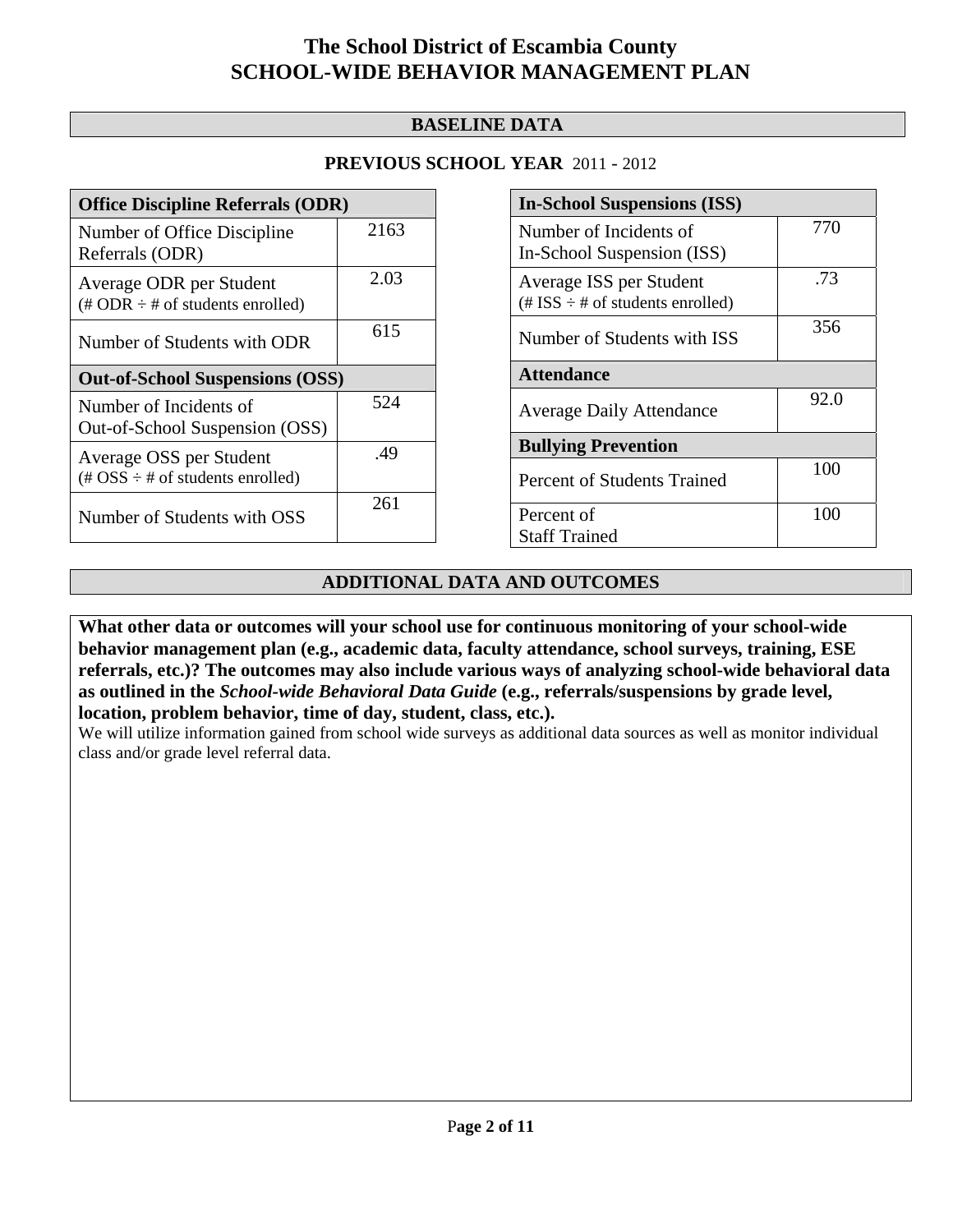### **SCHOOL-WIDE BEHAVIORAL GOALS**

|    | 1. Out-of-school suspension                                            |
|----|------------------------------------------------------------------------|
|    | Our goal is to decrease the number of out of school suspensions by 1%. |
|    |                                                                        |
|    |                                                                        |
|    |                                                                        |
|    |                                                                        |
|    |                                                                        |
|    |                                                                        |
|    |                                                                        |
|    |                                                                        |
|    | 2. Attendance                                                          |
|    | Our goal is to increase attendance by 1%.                              |
|    |                                                                        |
|    |                                                                        |
|    |                                                                        |
|    |                                                                        |
|    |                                                                        |
|    |                                                                        |
|    |                                                                        |
|    | 3. Bullying                                                            |
|    | 100% of our faculty and staff will be trained in bullying prevention.  |
|    |                                                                        |
|    |                                                                        |
|    |                                                                        |
|    |                                                                        |
|    |                                                                        |
|    |                                                                        |
|    |                                                                        |
| 4. | <b>Office Discipline Referrals</b>                                     |
|    |                                                                        |
|    | Our goal is to decrease the number of office disciple referrals by 1%. |
|    |                                                                        |
|    |                                                                        |
|    |                                                                        |
|    |                                                                        |
|    |                                                                        |
|    |                                                                        |
|    |                                                                        |
|    |                                                                        |
|    | 5. Other                                                               |
|    |                                                                        |
|    |                                                                        |
|    |                                                                        |
|    |                                                                        |
|    |                                                                        |
|    |                                                                        |
|    |                                                                        |
|    |                                                                        |
|    | 6. Other                                                               |
|    |                                                                        |
|    |                                                                        |
|    |                                                                        |
|    |                                                                        |
|    |                                                                        |
|    |                                                                        |
|    |                                                                        |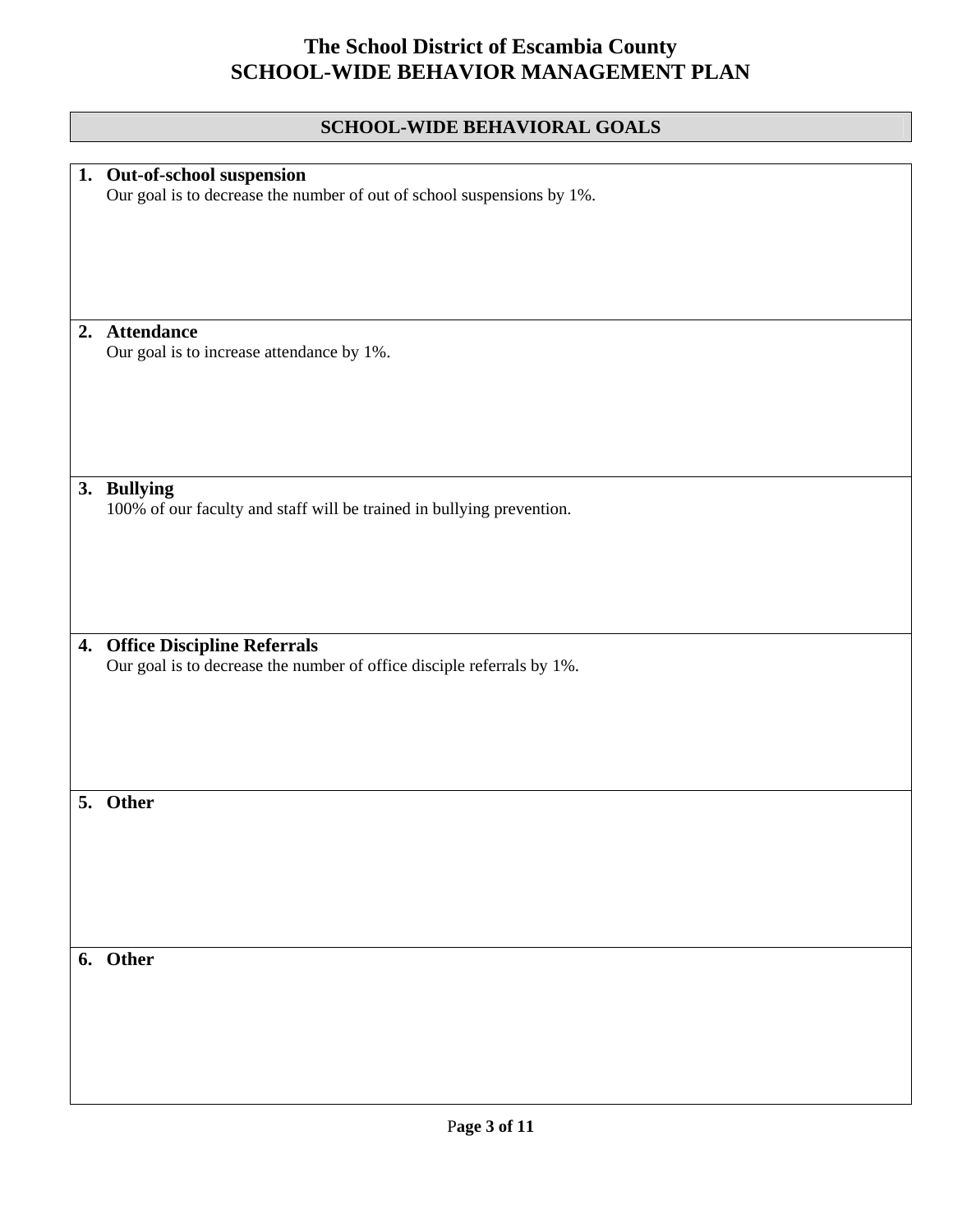#### **PROGRESS MONITORING**

**Your school-wide behavior team should meet to review data and discuss concerns or revisions to your school-wide behavior management plan once a month and complete progress monitoring forms quarterly. Describe when you plan to meet (days, location, and time) throughout the school year.**  Our behavior mangagment team plan to meet the first Tuesday of the month in the morning before school begins.

**Describe the procedures that your school will use to collect, summarize, and analyze the behavioral data prior to team meetings. Procedures are required for entering the information into the database, summarizing the data, and developing graphs using the** *School-wide Behavioral Data Guide***.**  We will review RtI behavioral data as well as discuss behavioral incidents located in TERMS.

**How will your school document the school-wide behavior team meetings?** A notetaker will document items discussed and information will be provided in the School-wide Behavior Mangement Plan report.

**Describe how your school-wide behavior team will share the data and outcomes with your faculty, staff, and other stakeholders?** 

The behavior management team will share data and outcomes in faculty meetings, via email, and with the Positive Behavior Team. Parents and teachers will be abreast with information via School Messanger as well as newsletters and Closed Circuit Television.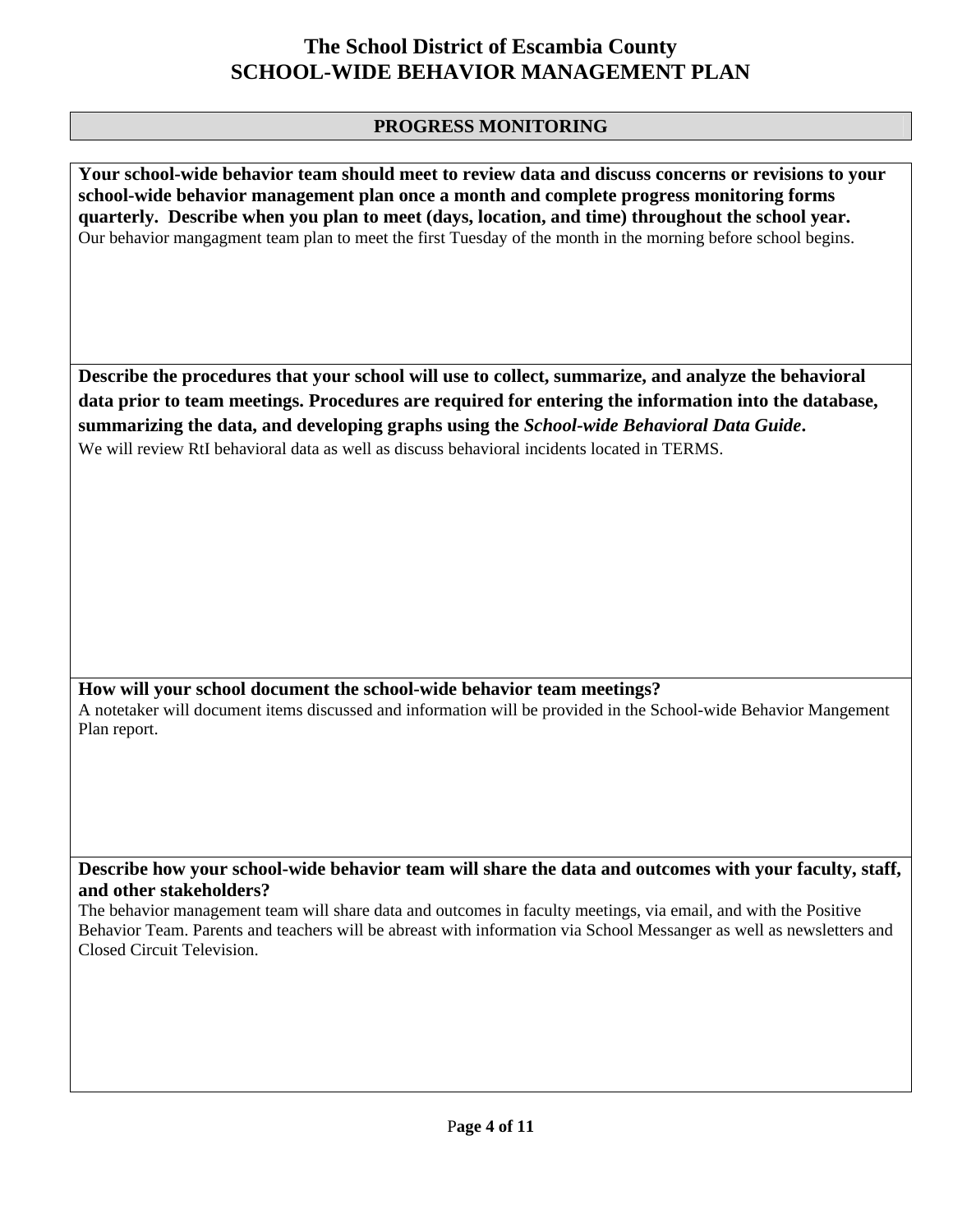### **SCHOOL EXPECTATIONS AND RULES**

**List 3 – 5 school-wide expectations** Be respectful Make responsible choices Stay safe

| Rules/<br><b>Expectations:</b> | <b>Setting:</b><br>Cafeteria                                                                  | <b>Setting:</b><br>Hallway                                                                                                                        | <b>Setting:</b><br>Dismissal                                                       | <b>Setting:</b><br>Restroom                                                                                                                                                   |
|--------------------------------|-----------------------------------------------------------------------------------------------|---------------------------------------------------------------------------------------------------------------------------------------------------|------------------------------------------------------------------------------------|-------------------------------------------------------------------------------------------------------------------------------------------------------------------------------|
| Be respectful                  | Keep hands, feet and<br>objects to self. Use<br>quiet voices. Clean up<br>your area.          | Keep hands, feet and<br>objects to self. Follow<br>adult instructions.                                                                            | Follow directions of<br>adults. Follow dismissal<br>plan. Be prepared to<br>leave. | Give privacy, paper<br>towels in trash, use<br>toilet paper<br>appropriately, respect<br>school property (no<br>graffiti), leave the<br>restroom clean for the<br>next person |
| Make responsible<br>choices    | Follow adult directions<br>Follow the rules<br>Pick up after yourself<br>Make healthy choices | Follow rules and adult<br>instructions. Move<br>directly from class to<br>class. Arrive to class on<br>time prepared to<br>participate and learn. | Follow directions of<br>adults. Be where you<br>are suppose to be on<br>time.      | Use quiet voices, exit<br>quickly, follow adult<br>directions, be quick                                                                                                       |
| Stay safe                      | Walk<br>Form single file lunch<br>lines (no cutting)<br>Sit facing your assigned<br>table     | Stay to the right<br>Always walk<br>Use low tone of voice<br>Be alert to your<br>environment<br>Keep hands, feet, and<br>objects to yourself      | Walk in single file line<br>with teacher<br>Leave campus promptly                  | Clean up after yourself,<br>flush, wash hands                                                                                                                                 |
|                                |                                                                                               |                                                                                                                                                   |                                                                                    |                                                                                                                                                                               |
|                                |                                                                                               |                                                                                                                                                   |                                                                                    |                                                                                                                                                                               |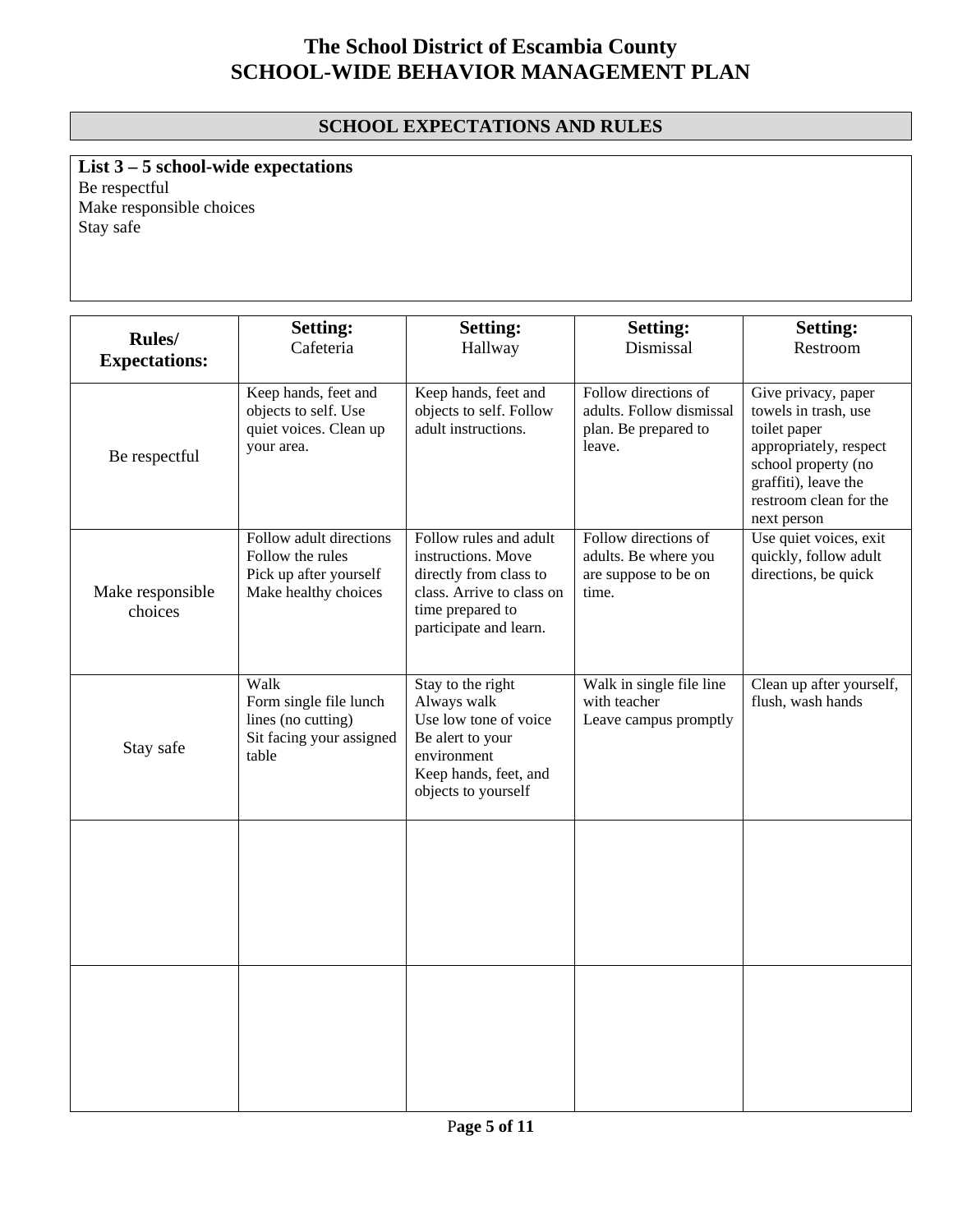#### **TEACHING EXPECTATIONS AND RULES**

**How will your school introduce the school-wide expectations and rules to all of your students and staff?**  Teachers will receive the school-wide expectations via email as well as in faculty meetings. Students will receive school-wide expectations via COMPASS class as well as via Closed Circuit Television. All students will receive a copy of the Rights and Responsibilities handbook along with a presentation from one of the deans.

#### **During the school year, what activities will your school implement to encourage on-going direct instruction of the school-wide expectations and rules? How will your school embed the expectations and rules into the daily curriculum?**

School-wide expectations and rules will be reinforced using the Positive Behavior Model as well as using COMPASS class. Posters will also be displayed throughout the building to serve as a reinforcement for students. Teachers will also be reminded as needed via email and during faculty meetings.

#### **How often will you plan to provide refresher training on expectations and rules to staff and students in your school? How will you orient and teach new students who arrive mid-year?**

Students new to our school will receive training of expectations through the Guidance Department. Weekly infomercials will also be used to reinforce expectations. Staff will be informed via email or faculty meetings as the needs arise. Each nine weeks we will review expectations to ensure that staff and students are in compliance.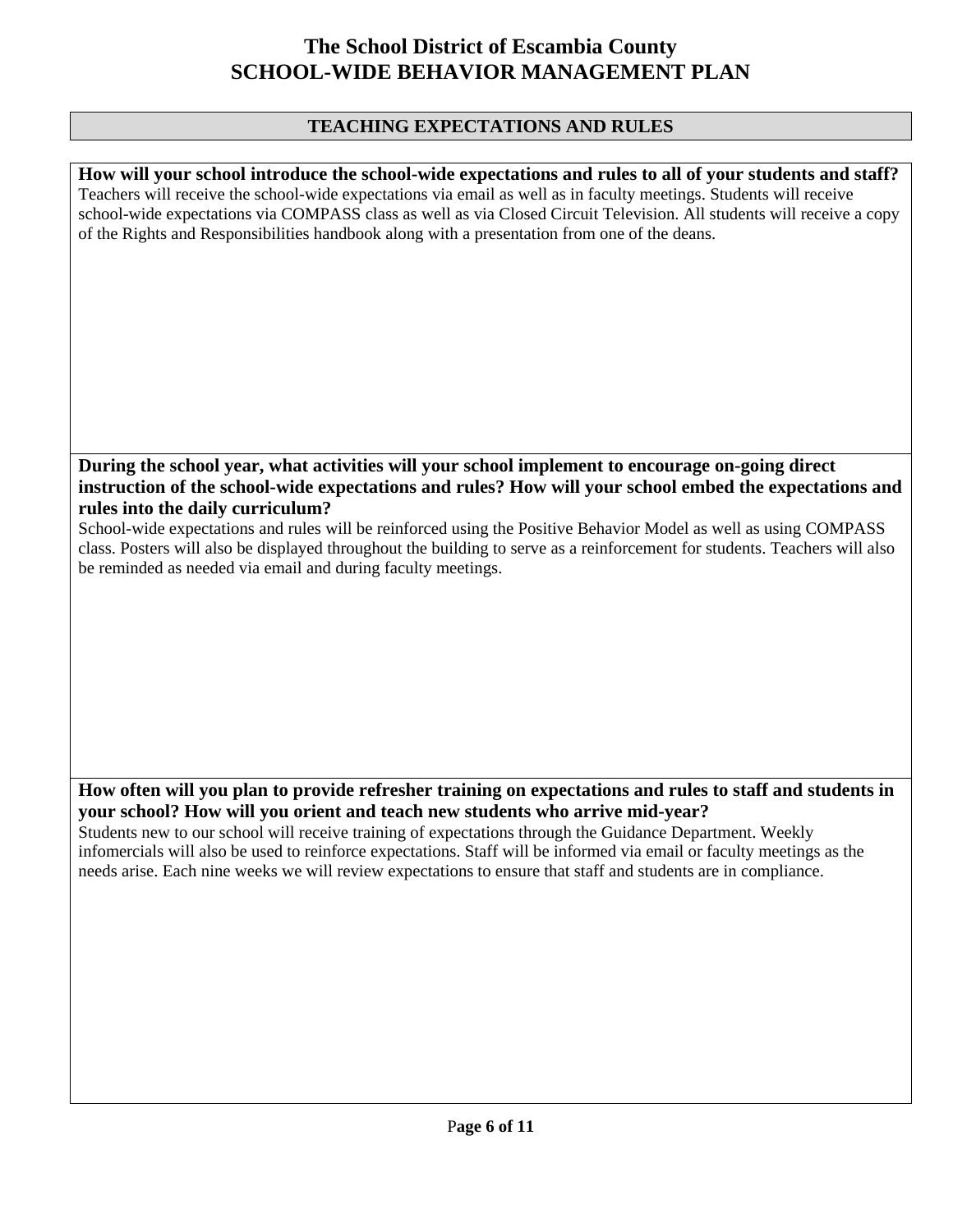#### **REWARD/RECOGNITION PROGRAM**

#### **What type of reward system will you use?**

We will use the Positive Behavior system. Students who have not received referrals will participate in a Field Day event and dances and social activities.

### **Describe the behaviors for which you will reward or recognize students.**

Students who have not received a referral within a nine week period will be rewarded and recognized. Students will also be recognized for dress code compliance.

**How will you implement the reward system?**  The Positive Behavior team will manage the reward system.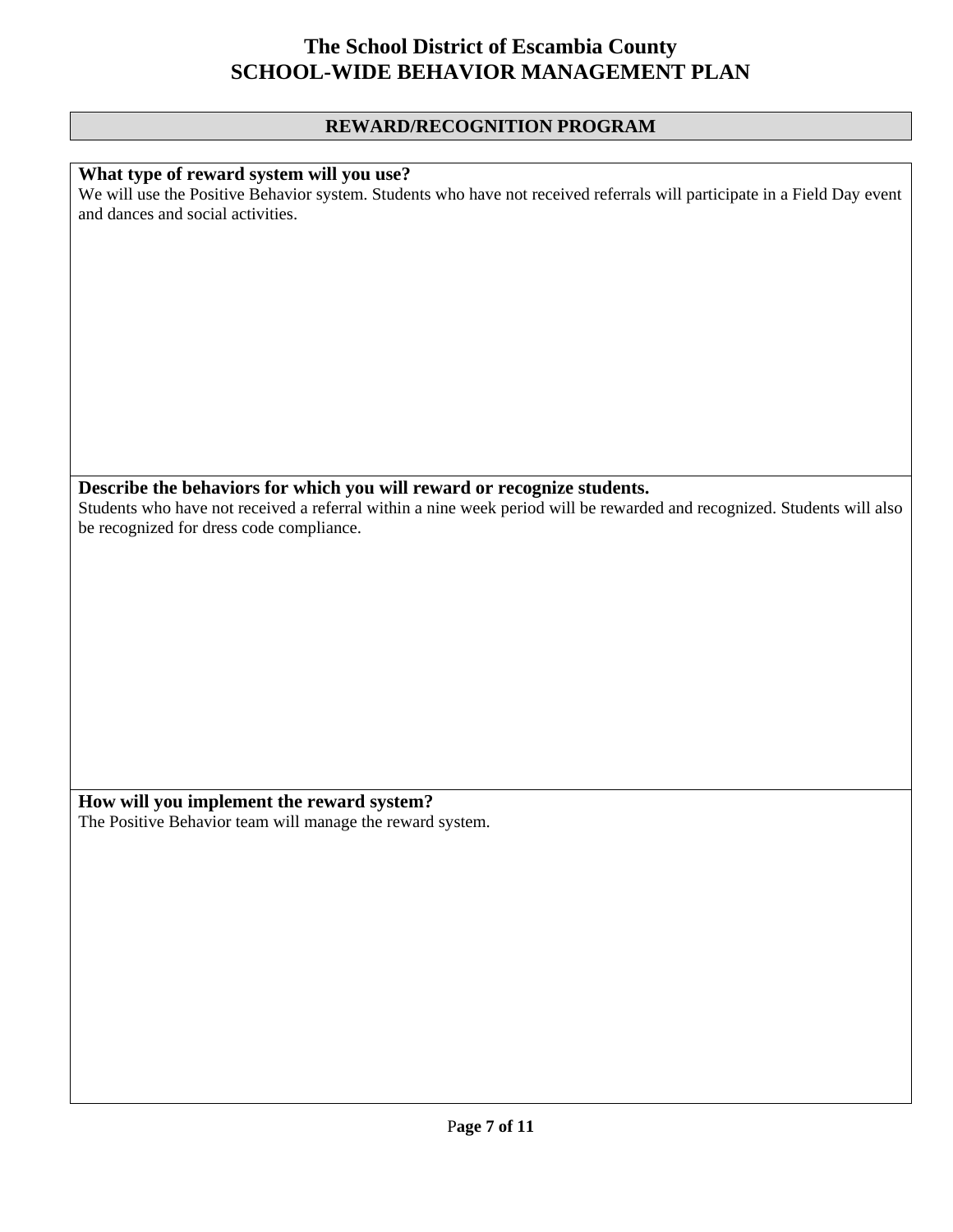#### **DISCIPLINARY PROCEDURES**

#### **Explain the discipline process at your school. Differentiate between minor and major behavior incidents and describe the process for documenting and addressing both types of incidents.**

Minor incidents are documented on the discipline step ladder. Each teacher maintains step ladder sheets on students and each sheet contains space for students to receive five steps for minor disruptions and classroom issues. Each step requires some type of consequence, whether time out or student conference and parent contact is required at each step. If a student receives five steps within a quarter, they receive a referral and specific consequences. Major issues, including fighting, bullying, inappropriate language directed at the teacher, may result in an immediate referrla. The intention is to provide options for the teachers to handle the majority of discipline/behavioral issues themselves.

#### **What intervention strategies will your school use to prevent behavior that results in discipline referrals and out-of-school suspensions?**

Many strategies are used to prevent out of school suspension at BMS. Students may be assigned in school supsension, time out and positive behavioral consequences for misbehavior. For students that continue to experience behavioral difficulties, Tier 2 RtI strategies will be utilized. The school Behavior Coach will work with teachers to plan interventions for students too. The guidance counselors will continue to provide peer mediation training and small group counseling to increase the use of proactive strategies.We also use the Step process, parental contact, and re-teach appropriate behavior.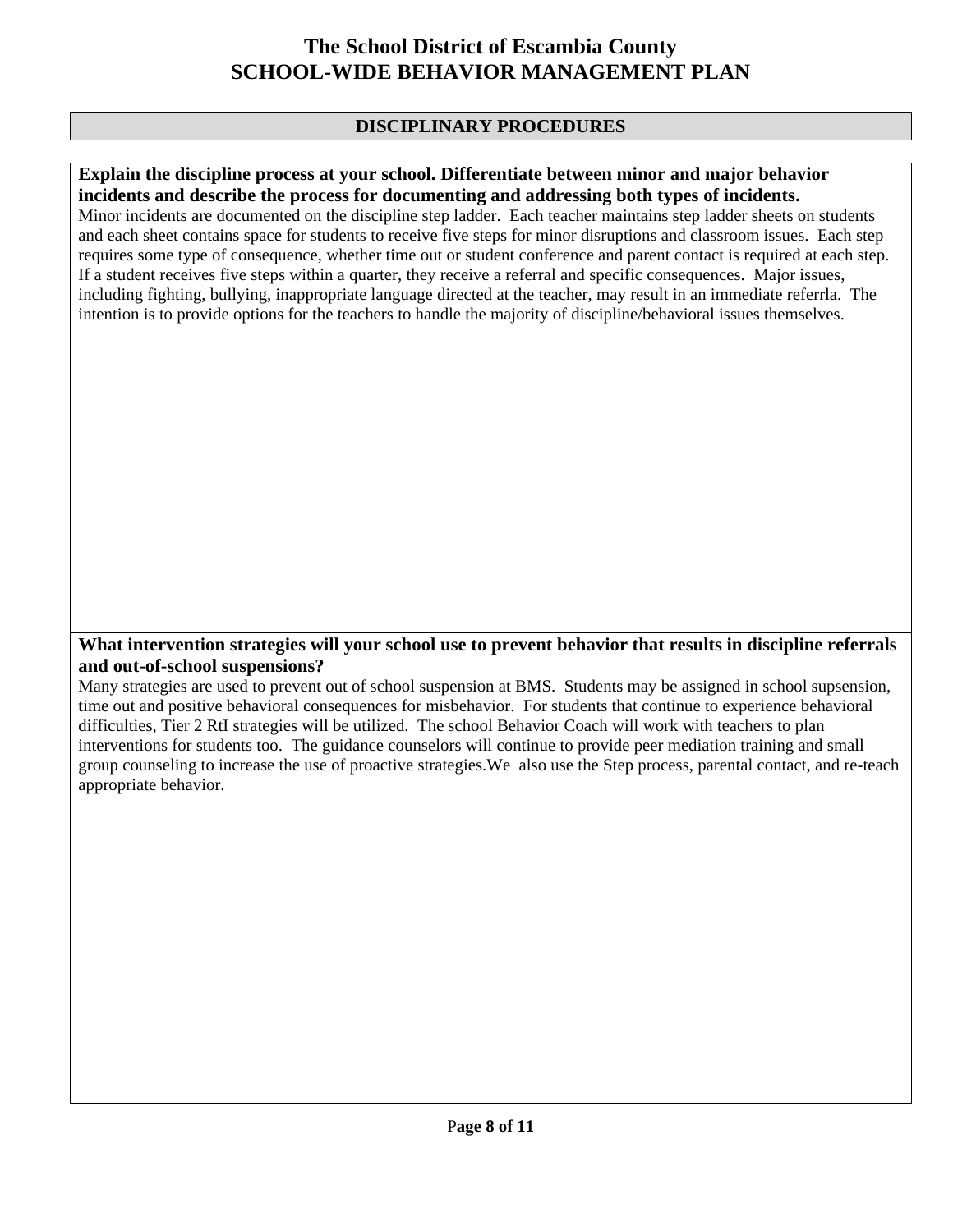#### **DISCIPLINARY PROCEDURES (continued)**

#### **What are the consequences or disciplinary actions that are used in your school?**

BMS staff use a wide variety of consequences which always begin with parent contact. Time out opportunities are often used to provide both the student and the teacher a break from the environment that may be causing some behavioral issues. In school suspension is often used for minor infractions where students can keep up with the majority of their class work which receiving prosocial skill development activities to help them make more appropriate choices in the future. Out of school suspension is used for serious infractions and when these incidents are continuous, the in lieu of expulsion program is introduced to the parent and the student through the behavioral contact. When students have been assigned ISS more than two times, they often spend time in ISS and the ILE program to get an idea of the restrictions of the program .

### **For Middle or High Schools:**

#### **How do the adjudication guidelines complement your disciplinary procedures?**

The adjudication guidelines are followed closely and disciplinary procedures are aligned to these guidelines.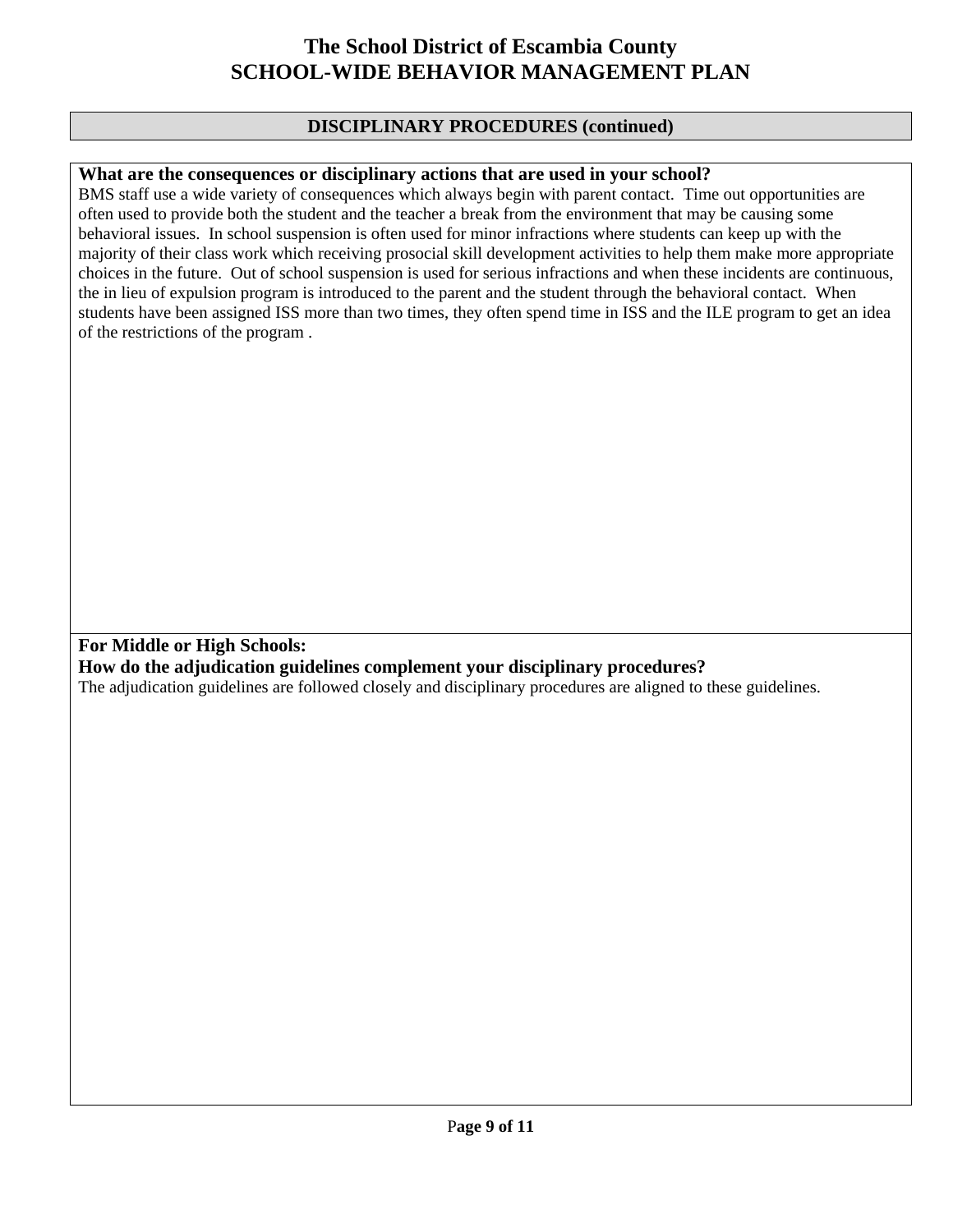### **TRAINING AND IMPLEMENTATION**

| Describe any training needs, material needs, and/or environmental arrangements necessary to<br>implement your school-wide behavior management plan.<br>Training has been provided on the Positive Behavior Model. Additional follow-up will occcur throughout the year.<br>Second Step training will be offered to new staff members.                                                                                                                   |
|---------------------------------------------------------------------------------------------------------------------------------------------------------------------------------------------------------------------------------------------------------------------------------------------------------------------------------------------------------------------------------------------------------------------------------------------------------|
|                                                                                                                                                                                                                                                                                                                                                                                                                                                         |
| Describe how your school will train all faculty and staff on your school-wide behavior management<br>plan. How will you orient and teach new faculty and staff who arrive mid-year?<br>All faculty and staff will be trained during faculty meetings. New staff members will receive expectations from the<br>Administration department and Department Chairs during weekly meetings. Mentor Buddies will also be established for<br>new staff members. |
| What school-wide routines and procedures will be implemented by all faculty and staff to facilitate<br>vour school-wide behavior management plan?<br>Lunch room routines and procedures will be followed by all faculty and staff Students are escorted by teachers to and<br>from the cafeteria and are generally taken to the restrooms by class to avoid the potential problems of students being<br>unescorted.                                     |